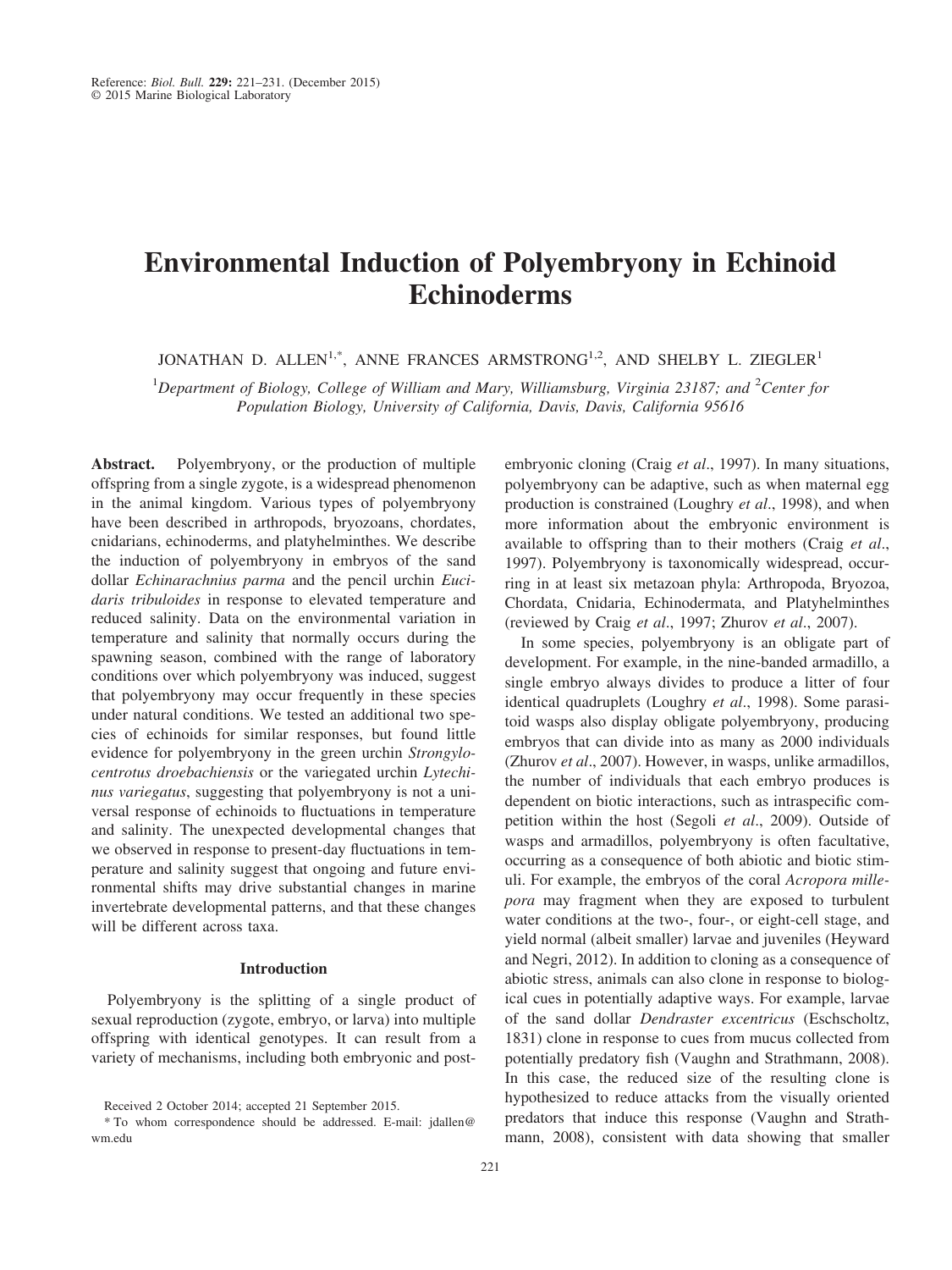larvae are less susceptible to predatory fish (Allen, 2008; Vaughn, 2010). Cloning that affects offspring size and/or stage could carry tradeoffs; for instance, diminished size may reduce vulnerability to visual predators, but increase risks from other, non-visual predators (Allen, 2008), and/or significantly extend the period of planktonic development.

Among marine invertebrates, examples of polyembryony are most widespread within echinoderms. In addition to the sand dollar example described above, larval cloning (*i.e.,* a specific type of polyembryony) has been reported in multiple species of sea stars (Bosch *et al*., 1989; Jaeckle, 1994; Vickery and McClintock, 2000; Knott *et al.,* 2003), brittle stars (Balser, 1998), and sea cucumbers and sea urchins (Eaves and Palmer, 2003). Importantly, cloning has been documented in field-collected specimens, suggesting this phenomenon is not just an artifact of laboratory culture conditions (*e.g.,* Bosch *et al*., 1989; Jaeckle, 1994; Balser, 1998; Knott *et al*., 2003). In those cases where cues have been tested, polyembryony can be induced during the larval stage by either biotic stimuli, such as changes in food level or predator cues (Vickery and McClintock, 2000; Vaughn and Strathmann, 2008; McDonald and Vaughn, 2010), or abiotic changes, such as moderate temperature increases (Vickery and McClintock, 2000).

Despite these reports of larval cloning, there is only one description of polyembryony occurring in echinoderms at the embryonic stage without special efforts to induce the phenomenon. Mortensen (1938) briefly described polyembryony at the blastula stage in embryos of the cidaroid urchin *Prionocidaris baculosa* (Lamarck, 1816), which were fertilized and observed in the laboratory. While there is a long and storied history of experimental induction of polyembryony in the embryos of echinoid echinoderms (Driesch, 1892; Harvey, 1940; Okazaki and Dan, 1954; Vacquier and Mazia, 1968a, b; Horstadius, 1973; Sinervo and McEdward, 1988; Hart, 1995; Allen *et al*., 2006; McAlister, 2007; Moran and Allen, 2007; Alcorn and Allen, 2009; Allen, 2012), Mortensen's (1938) work opens the possibility that polyembryony may occur spontaneously during early development and under natural conditions.

Polyembryony during early development is likely to be the result of a disruption of blastomere adhesion. As an echinoid embryo develops, adjacent blastomeres are linked by adhesive bonds; in many cases, the developing embryo is also surrounded by an extracellular matrix, termed the hyaline layer. Previous work has shown that chemical degradation of disulfide (S-S) cell adhesion bonds can induce polyembryony in echinoid echinoderms (Mazia, 1958; Vacquier and Mazia, 1968a, b); however, the frequency of polyembryony following such disruption depends on the strength of interaction between blastomeres and the hyaline layer. When hyaline-blastomere connections are strong, as in regular urchins, degradation of cell adhesion bonds has little effect on embryos (Vacquier and Mazia, 1968b). When

hyaline-blastomere interactions are weak, as in irregular urchins such as sand dollars, degradation of cell adhesion bonds leads to rampant polyembryony (Mazia, 1958; Vacquier and Mazia, 1968a). These findings led Vacquier and Mazier (1968a, b) to hypothesize that the strength of interaction between blastomeres and the hyaline layer is correlated with the ability to chemically induce polyembryony during early development in echinoids. Some echinoids (*e.g.,* primitive cidaroid urchins) appear to lack a hyaline layer altogether (Schroeder, 1981; Bennett *et al*., 2012), and thus hyaline-blastomere interactions may be nonexistent in those species. Phylogenetic effects may predispose some groups of echinoids to polyembryony, and preclude the phenomenon in others.

Environmental stressors may also disrupt cell adhesion and induce polyembryony in echinoids. Temperature and salinity vary widely during the spawning season of many nearshore marine invertebrates, and reduced salinity is likely to reduce the availability of  $Ca^{+2}$  and disrupt intercellular connections. In this study, we tested the effects of different levels of temperature and salinity on the frequency of polyembryony during early development in four species of echinoid echinoderms. Two of these species, the sand dollar *Echinarachnius parma* (Lamarck, 1816) and the pencil urchin *Eucidaris tribuloides* (Lamarck, 1816), have weak or nonexistent hyaline-blastomere interactions. In the other two species, the green urchin *Strongylocentrotus droebachiensis* (O. F. Müller, 1776) and the variegated urchin *Lytechinus variegatus* (Lamarck, 1816), hyalineblastomere interactions are strong. We discuss our results in the context of environmental conditions that are prevalent during spawning and early development in these species, in order to evaluate the possibility that polyembryony is a common or widespread occurrence in nature. Finally, we evaluate support for the hypothesis that weak hyaline-blastomere interactions promote polyembryony during the early developmental stages of echinoids.

## **Materials and Methods**

Experiments were conducted at the Bowdoin College Coastal Studies Center (CSC), Orrs Island, Maine, and at the College of William and Mary, Williamsburg, Virginia. Adult *Echinarachnius parma* were hand-collected from the intertidal zone at Cedar Beach, Bailey Island, ME (43° 44" N,  $69^{\circ}$  59' W) and by subtidal dredge from St. Helena Island, Stonington, ME (44° 07'N, 68° 38' W). Adult *Strongylocentrotus droebachiensis* were collected by dredge from the waters surrounding Stonington, ME. Adult *Lytechinus variegatus* and *Eucidaris tribuloides* were collected subtidally from the waters surrounding Big Pine Key, Florida. Subtidal animals were collected by Gulf of Maine, Inc. (*E. parma* and *S. droebachiensis*) or by Carolina Biological Supply (*L. variegatus* and *E. tribuloides*) and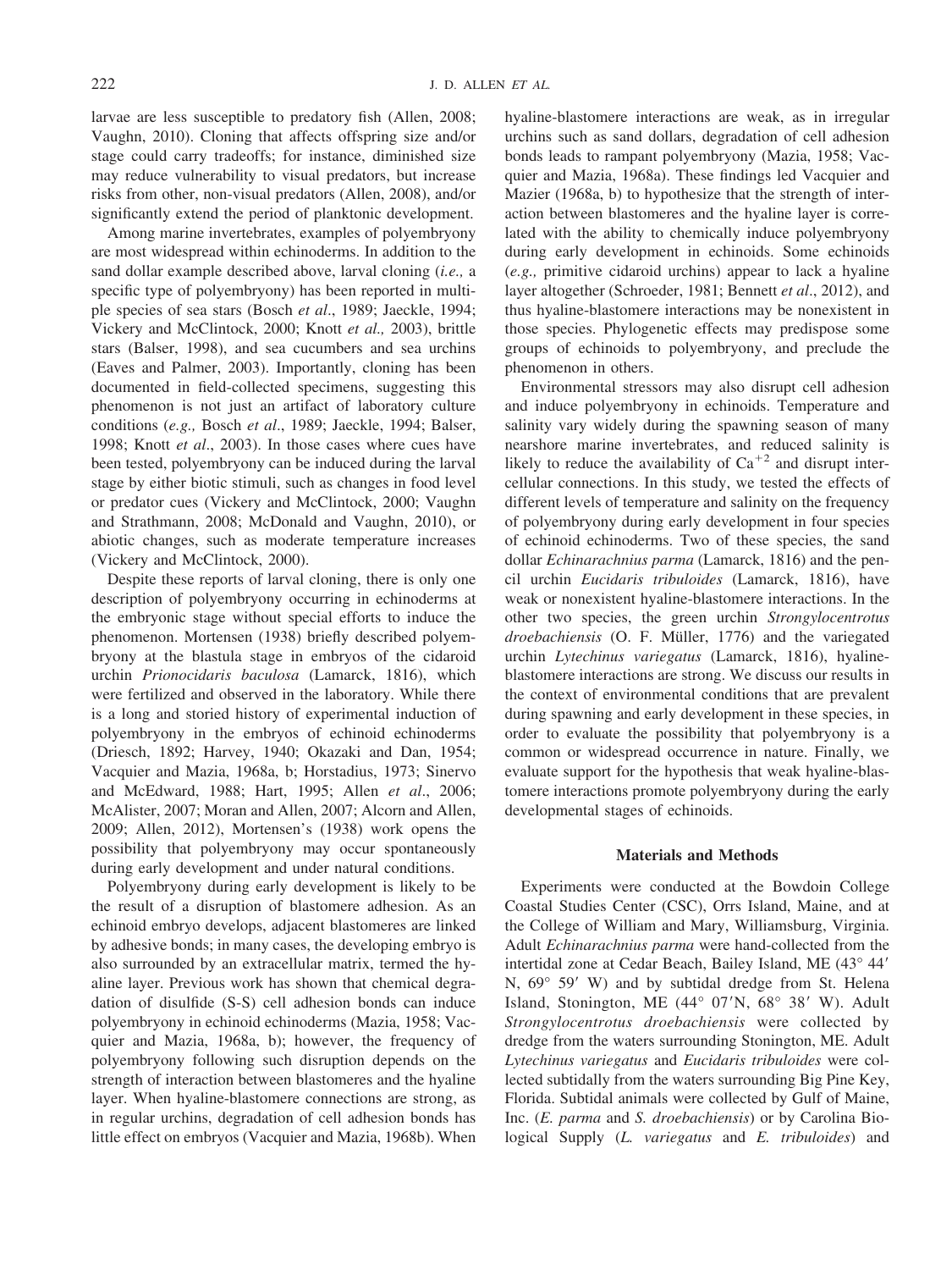shipped overnight for use in the experiments. In Maine, experimental animals (*E. parma*) were housed in flowthrough seawater under ambient conditions of temperature  $(15-20$  °C) and salinity  $(28-32$  ppt) until spawning. In Virginia, experimental animals were housed in recirculating aquaria at either 12 °C and 32 ppt (*E. parma*, and *S. droebachiensis*) or at 22 °C and 32 ppt (*L. variegatus* and *E. tribuloides*) until spawning.

Adults of all four echinoid species were induced to spawn by intracoelomic injection of 1 ml of 0.5 mol  $l^{-1}$  KCl. Gametes were collected by pipette or by inverting spawning adults over beakers of  $0.45$ - $\mu$ m filtered seawater (FSW). Seawater was kept at a range of temperature  $(8-32 \degree C)$  and salinity (20–35 ppt) combinations that varied depending on the species being tested (Table 1). In Maine, FSW was collected from the flow-through seawater system at the CSC; in Virginia, FSW was made from a commercial artificial seawater mix (Instant Ocean Sea Salt; Spectrum Brands, Inc., Blacksburg, VA) and deionized water.

To assess how the frequency of polyembyrony varies with abiotic environmental conditions, eggs from all species were fertilized over a range of temperature and salinity combinations. The specific conditions that were tested varied among species over the following ranges: *E. parma,* 19 –24 °C and 20 –30 ppt; *E. tribuloides,* 22–30 °C and 26 –32 ppt; *L. variegatus,* 24 –32 °C and 24 –35 ppt; and *S. droebachiensis* 8 –11 °C and 22–32 ppt (Table 1). Each trial listed in Table 1 is the result of an independent cross between one male and one female animal. Fertilizations occurred in glass bowls filled with 100 ml of FSW at the temperature and salinity combinations described above and in Table 1. For each unique temperature and salinity combination in each trial, we generated three replicate bowls per dish. The concentration of eggs varied across species  $(\sim 500 - 1000$  eggs per bowl), but was held constant within an experiment to avoid the confounding effects of gamete concentrations on polyembryony. For all treatments in which polyembryony was assessed, percent fertilization was at least 80%; frequently, it was 95%–100%. When embryos reached the unhatched blastula stage, we scored each dish for polyembryony by counting the number of embryos out of 100 that were polyembryonic in each dish. This allowed us to confirm that embryos were within a single fertilization envelope (FE), and that twins or other types of multiples were forming viable embryos. In all four species, multiples that reached the blastula stage were able to hatch and form swimming larvae.

In one species, *Echinarachnius parma*, we measured the growth of larvae derived from polyembryony induction experiments in three independent male-female pairs. We isolated the sibling twin and single *E. parma* larvae used in these experiments, and individually reared them in 6-well plates containing 10 ml of FSW at 30 ppt. At the CSC, plates were floated in sea tables in order to maintain cultures at ambient seawater temperatures of 15–17 °C. All larvae were fed a diet of the unicellular alga *Dunaliella tertiolecta* at a concentration of 5.0 cells  $\mu l^{-1}$ . Water was changed using reverse filtration, and algal food was added every other day. Larval size was measured as post-oral arm length, and body length at a magnification of  $100 \times$  using a compound microscope and ocular micrometer. Measurements were taken 8 d post-fertilization for two of the replicate experiments, and 9 d post-fertilization for the third experiment. To compare echinoid larval sizes, a mixed-model ANOVA was conducted with male-female pair modeled as a random effect, and larval type (twin or single) modeled as a fixed effect. Effects of age (8 *vs.* 9 d) were not detected, and thus were not included in the model.

For the species in which polyembryony was most commonly observed, *Eucidaris tribuloides*, we conducted a mixed-model ANOVA on the frequency of polyembryony. Data from three independent experiments— each with a separate male-female pair—were used in the analysis with temperature, salinity, and the interaction of temperature and salinity all modeled as fixed effects; male-female pair was modeled as a random effect. Prior to analysis, we used an arcsine square root transformation to account for the nonnormal distribution of proportional data. We plotted the residuals from the model on a Quantile-Quantile (Q-Q) plot to allow visual inspection of the data, followed by a Kolmogorov-Smirnov test to confirm that the data approximated a normal distribution following transformation  $(P =$ 0.68). Where significant fixed effects were detected, the estimated marginal means were then subjected to multiple pairwise comparisons to test for significant differences between treatments using a Bonferroni correction.

We also conducted an ANOVA on the percentage of polyembryonic *E. parma* embryos, using arcsine square root transformed data. However, even after the transformation, the data still did not approximate a normal distribution, as revealed by visual inspection of the Q-Q plot and a Kolmogorov-Smirnov test ( $P < 0.05$ ). Therefore, we also fit a binomial regression on the number of polyembryonic embryos out of the total number of embryos counted with temperature, salinity, and the interaction of temperature and salinity as fixed effects; cross was a random effect. We then used a chi-squared goodness of fit test to determine how each term affected the model.

Following the repeated induction of polyembryony in two species (*E. parma* and *E. tribuloides*), we tested the hypothesis that salinity treatments were correlated with osmotically induced swelling of the FE during and after fertilization. To do so, we manipulated salinity to induce changes in the FE, then measured the FE diameter following fertilization, but prior to first cleavage, for a single male-female pair from each species. For each treatment within this cross, we generated three replicate bowls; in each bowl, the diameters of 20 FEs were measured at a magnification of  $100 \times$  using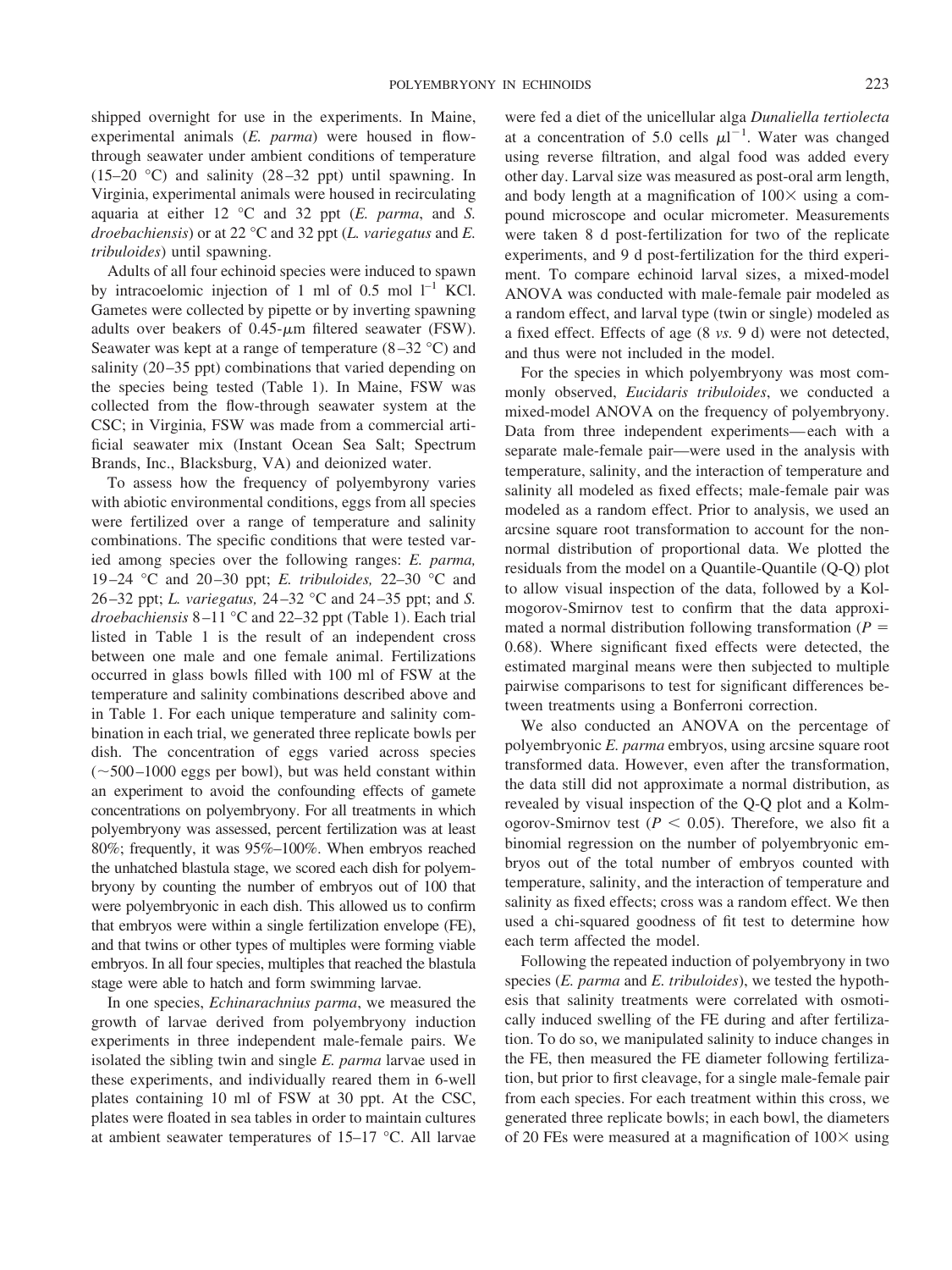Percentage of polyembryony observed under all experimental conditions *Percentage of polyembryony observed under all experimental conditions*

|                       |        | Holding                        |                                                                                | Experimental                                                    |                                       |                                                           |                                       |                                       |                                           | Experimental salinity (ppt) |                                    |                                                                           |                                                                       |                                                 |                                       |
|-----------------------|--------|--------------------------------|--------------------------------------------------------------------------------|-----------------------------------------------------------------|---------------------------------------|-----------------------------------------------------------|---------------------------------------|---------------------------------------|-------------------------------------------|-----------------------------|------------------------------------|---------------------------------------------------------------------------|-----------------------------------------------------------------------|-------------------------------------------------|---------------------------------------|
| Species               | Trial  | temperature<br>$\widetilde{C}$ | $\begin{array}{c} \text{Holding} \\ \text{sality} \\ (\text{ppt}) \end{array}$ | temperature<br>$\binom{^{\circ}{\mathbb C}}{^{\circ}\mathbb C}$ | $\approx$                             | 22                                                        | 24                                    | 25                                    | 26                                        | 27                          | 28                                 | 29                                                                        | 30                                                                    | 32                                              | 35                                    |
| Echinarachnius parma  |        | $15 - 20$                      | $28 - 32$                                                                      |                                                                 | $0.0 \pm 0.0$                         | $\mathbf{L}$                                              | $\pm$ 0.0<br>0.0                      | $\mathbf{I}$                          | $\overline{0}$<br>$\bf + $<br>0.0         | $\overline{1}$              |                                    | $\mathbb{I}$                                                              | $0.0 \pm 0.0$                                                         | $\begin{array}{c} \hline \end{array}$           | $\ $                                  |
|                       |        |                                |                                                                                | ನ ನ                                                             | $0.0 \pm 0.0$                         |                                                           | $\pm$ 1.8<br>2.7                      | $\mathsf{I}$                          | $0.0 +$<br>0.0                            | $\,$ $\,$                   |                                    | $\mathbf{I}$                                                              | $0.0 \pm 0.0$                                                         |                                                 |                                       |
|                       |        |                                |                                                                                | Ň                                                               | $= 0.0$<br>0.0                        |                                                           | $+1$<br>3.3                           | $\mathbf{I}$                          | 2.4<br>$3.3 +$                            | $\mathbb T$                 |                                    | $\mathbf{I}$                                                              |                                                                       | $\mathsf{I}$                                    |                                       |
|                       | $\sim$ | $15 - 20$                      | $28 - 32$                                                                      |                                                                 | $\mathbb{I}$                          | $ -$ 0.0<br>0.0 $\pm$ 0.0                                 | $\pm$ 0.7<br>0.7                      | $\mathsf I$                           | $rac{1}{4}$<br>$4.0 \pm$                  | $\mathsf I$                 | $\mathsf{I}$                       | $\mathbf{I}$                                                              | $\begin{array}{c} 1.3 \, \pm \, 1.3 \\ 0.0 \, \pm \, 0.0 \end{array}$ | $\mathbf{I}$                                    | $\begin{array}{c} \hline \end{array}$ |
|                       |        |                                |                                                                                |                                                                 | $\blacksquare$                        | $\begin{array}{c} 0.0 \pm 0.0 \\ 0.0 \pm 0.0 \end{array}$ | $0.0 \pm 0.0$                         | $\,$ $\,$                             | $10.0 \pm 2.7$                            | $\mathsf I$                 | $\mathsf I$                        | $\blacksquare$                                                            | $0.0 \pm 0.0$                                                         | $\blacksquare$                                  | $\begin{array}{c} \hline \end{array}$ |
|                       |        |                                |                                                                                |                                                                 | $\Box$                                |                                                           | $\pm$ 0.0<br>0.0                      | $\begin{array}{c} \hline \end{array}$ | $= 0.7$<br>0.7                            | $\mathbf{I}$                | $\mathsf I$                        |                                                                           | $\pm$ 0.0<br>0.0                                                      | $\blacksquare$                                  | $\mathsf I$                           |
| Eucidaris tribuloides |        | $\mathfrak{L}$                 | 32                                                                             | 5 5 5 5 5 6 5 6 7 6 7 6 7 6                                     | $\overline{\phantom{a}}$              | $\,$ $\,$                                                 | $\,$ $\,$                             | $\overline{\phantom{a}}$              | 23<br>$16.0 \pm$                          | $\mathsf I$                 |                                    | 3.3<br>$\bf + $<br>22.7                                                   | $\,$ $\,$                                                             | $\tilde{\nu}$<br>$\qquad \qquad + \mid$<br>23.3 |                                       |
|                       |        |                                |                                                                                |                                                                 | $\mathsf{I}$                          | $\mathbf{1}$                                              | $\mathsf I$                           | $\mathsf{I}$                          | $33.3 \pm 1$                              | $\mathbb{I}$                |                                    | $9.3 \pm 2.$                                                              | $\mathbb{I}$                                                          | $5.3 \pm 1.3$                                   | $\mathsf{I}$                          |
|                       |        |                                |                                                                                |                                                                 | $\mathsf I$                           | $\mathsf I$                                               | $\mathsf I$                           | $\mathsf I$                           | 6.6<br>$38.7 \pm$                         | $\mathsf I$                 | $\mathsf{I}$                       | $8.0 \pm 2.3$                                                             | $\mathsf I$                                                           | 2.0<br>$4.0 \pm 7$                              | $\mathsf I$                           |
|                       |        |                                |                                                                                |                                                                 | $\begin{array}{c} \hline \end{array}$ | $\mathsf I$                                               | $\perp$                               | $\mathsf I$                           | $42.0 \pm 6.0$                            | $\mathsf I$                 | $\mathbf{I}$                       | $rac{6}{4}$<br>$13.3 \pm$                                                 | $\,$ $\,$                                                             | $1.3 \pm 1.3$                                   | $\overline{\phantom{a}}$              |
|                       | 2      | 22                             | 32                                                                             |                                                                 | $\mathbb{I}$                          | $\mathsf{I}$                                              | $\mathbb{I}$                          | $\mathsf I$                           | $0.0 \pm 0.0$                             | L                           | т                                  | $4.7 \pm 0.7$                                                             | L                                                                     | 3.1<br>$10.0 \pm 7$                             | L                                     |
|                       |        |                                |                                                                                |                                                                 | $\mathbb T$                           | $\mathbf{I}$                                              | $\mathbf{I}$                          | $\mathbb T$                           | $15.3 \pm 2.4$                            | $\mathbb T$                 | $\mathbf{I}$                       | $\frac{1}{4}$<br>$15.3 \pm$                                               | $\mathbf{I}$                                                          | $5.3 \pm 1.8$                                   | $\mathbb T$                           |
|                       |        |                                |                                                                                |                                                                 | $\,$ $\,$                             | $\mathsf{I}$                                              | I                                     | $\begin{array}{c} \hline \end{array}$ | $22.0 \pm 5.3$                            | $\mathbb{I}$                | $\mathsf{I}$                       | $16.7 \pm 2.9$                                                            | $\overline{1}$                                                        | $10.0 \pm 2.0$                                  | $\mathbf{I}$                          |
|                       |        |                                |                                                                                |                                                                 | $\begin{array}{c} \hline \end{array}$ | $\begin{array}{c} \hline \end{array}$                     | $\begin{array}{c} \hline \end{array}$ | $\overline{1}$                        | $42.0 \pm 5.3$                            | $\mathbb{I}$                | $\mathbb{I}$                       | $25.3 \pm 0.7$                                                            | $\mathbf{I}$                                                          | $9.3 \pm 1.3$                                   | $\,$ $\,$                             |
|                       | 3      | 22                             | 32                                                                             |                                                                 | $\mathsf I$                           | $\,$ $\,$                                                 | $\begin{array}{c} \hline \end{array}$ | $\mathsf I$                           | $0.0 \pm 0.0$                             | $\overline{\phantom{a}}$    | $\mathbf{I}$                       | $0.0 \pm 0.0$                                                             | $\mathbf{I}$                                                          | $0.0 \pm 0.0$                                   | $\mathbf{I}$                          |
|                       |        |                                |                                                                                |                                                                 | $\mathsf I$                           | $\mathbb{I}$                                              | $\overline{1}$                        | $\mathbf{I}$                          | $0.0 \pm 0.0$                             | $\mathbb{R}$                | $\mathbf{I}$                       |                                                                           |                                                                       | $0.0 \pm 0.0$                                   |                                       |
|                       |        |                                |                                                                                |                                                                 | $\,$ $\,$                             | $\overline{\phantom{a}}$                                  | $\begin{array}{c} \hline \end{array}$ | $\mathbb{I}$                          | $2.0 \pm 2.0$<br>10.0 $\pm$ 2.0           | $\mathbb{L}$                | $\overline{\phantom{a}}$           | $\begin{array}{c} 0.0 \ 0.0 \\ 0.0 \ 0.0 \\ 0.0 \ 0.0 \\ 0.0 \end{array}$ | $\mathsf I$                                                           | $\pm$ 0.7<br>$1.3\,$                            | $\mathsf I$                           |
|                       |        |                                |                                                                                |                                                                 | $\,$ $\,$                             | $\blacksquare$                                            | $\mathsf I$                           | $\,$ $\,$                             |                                           | $\Box$                      | $\mathbb{I}$                       |                                                                           | $\blacksquare$                                                        | $0.0 \pm 0.0$                                   | $\blacksquare$                        |
| Lytechinus variegatus |        | 22                             | 32                                                                             |                                                                 | $\mathsf I$                           | $\mathbb{I}$                                              | $\mathsf I$                           | $0.0 \pm 0.0$                         | $0.0 \pm 0.0$                             | $\pm$ 0.0<br>0.0            | $\mathbb{I}$                       | $\mathbb{L}$                                                              | $0.0 \pm 0.0$                                                         | $\mathbf{1}$                                    | $0.0 \pm 0.0$                         |
|                       |        |                                |                                                                                | 5233                                                            | $\mathbf{I}$                          | $\pm$ $\pm$                                               | $\mathbb{I}$                          | $1.3\pm0.7$ $2.0\pm1.2$               | $0.0 \pm 0.0$                             | $0.0 \pm 0.0$               | $-1$                               | $\pm$ 1                                                                   | $0.0 \pm 0.0$                                                         | $\pm$                                           | $0.0 \pm 0.0$                         |
|                       |        |                                |                                                                                |                                                                 | $\blacksquare$                        |                                                           | $\,$ $\,$                             |                                       | 0.0<br>$0.0 \pm$                          | $\pm$ 0.7<br>2.7            |                                    | $\sim 1$                                                                  | $0.7 \pm 0.7$                                                         | $\sim$ 1                                        | $0.0 \pm 0.0$                         |
| Strongylocentrotus    |        | $\overline{c}$                 | 32                                                                             |                                                                 | $\mathbb{I}$                          | $0.0 +$<br>0.0                                            | $0.0 \pm 0.0$                         | $\mathbb T$                           | $_{0.0}$<br>$0.0 \pm$                     | $\mathsf I$                 | $_{\odot}$<br>$\bf + \bf  $<br>0.0 | $\mathsf I$                                                               | $0.0\,\pm\,0.0$                                                       | $0.0 +$                                         | $\mathbb I$                           |
| droebachiensis        |        |                                |                                                                                |                                                                 | $\,$ $\,$                             | $3.3 \pm 1.7$                                             | $0.0 \pm 0.0$                         | $\mathbb{I}$                          | $\overline{0}$<br>$\pm \mathrm{l}$<br>0.0 | $\mathcal{A}$               | $0.0 \pm 0.0$                      | $\mathcal{A}$                                                             | $\pm$ 0.0<br>$0.0\,$                                                  | $0.0 \pm 0.0$                                   | $\mathbf{I}$                          |
|                       | 2      | $\overline{c}$                 | 32                                                                             |                                                                 | I                                     | $0.0 \pm 0.0$                                             | $0.7 \pm 0.7$                         | $\mathsf I$                           | $0.0 \pm 0.0$                             | $\mathsf I$                 | $0.0 \pm 0.0$                      | $\overline{1}$                                                            | $0.0 \pm 0.0$                                                         | $0.0 \pm 0.0$                                   | $\mathbf{I}$                          |
|                       |        |                                |                                                                                |                                                                 | $\overline{\phantom{0}}$              | $\bf + $<br>3.3                                           | $= 0.0$<br>0.0                        | $\blacksquare$                        | $_{0.0}$<br>$\bf + $<br>0.0               | $\overline{\phantom{0}}$    | 0.0<br>$\bf + $<br>0.0             | $\blacksquare$                                                            | 0.0<br>$\bf + $<br>0.0                                                | $= 0.0$<br>0.0                                  |                                       |
|                       |        |                                |                                                                                |                                                                 |                                       |                                                           |                                       |                                       |                                           |                             |                                    |                                                                           |                                                                       |                                                 |                                       |

Holding conditions reflect adult environment prior to spawning. Data are means  $\pm$  SE.

Holding conditions reflect adult environment prior to spawning. Data are means ± SE.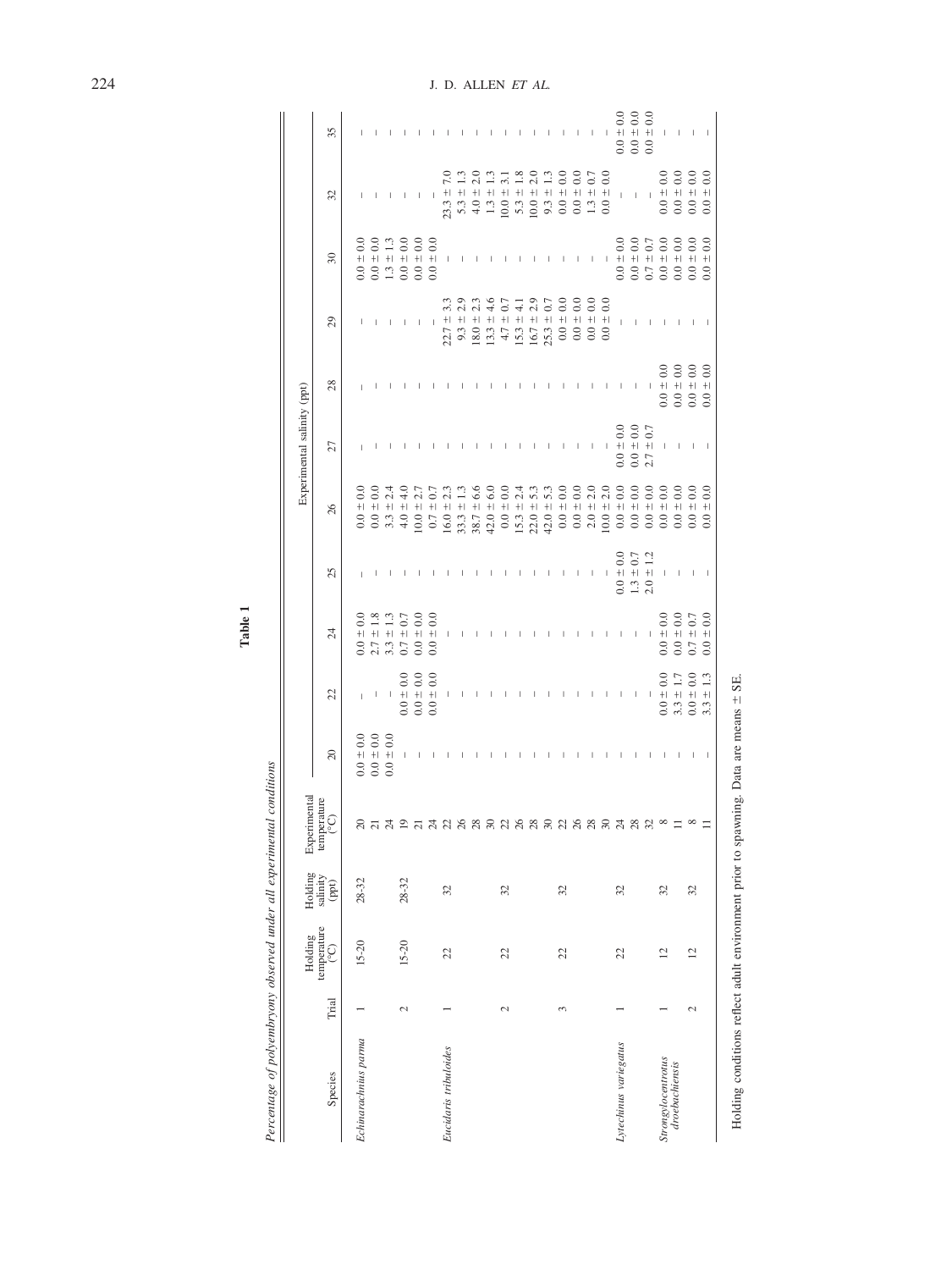

**Figure 1.** Multiple production in the sand dollar *Echinarachnius parma* (A–D) and in the pencil urchin *Eucidaris tribuloides* (E–H). Elevated temperature and reduced salinity most frequently resulted in polyembryony in *E. parma* and *E. tribuloides,* although the phenomenon was observed under a wide range of laboratory conditions. Figured for each species are four sibling embryos reared under identical conditions (21 °C and 26 ppt for *E. parma*, and 30 °C and 26 ppt for *E. tribuloides*). (A, E) Normal development of a single embryo to the blastula stage. (B, F) Development of twins, (C, G) triplets, and (D, H) quadruplets to the blastula stage, immediately prior to hatching. Image magnification is identical within each row. Scale bars represent 100  $\mu$ m. FE, fertilization envelope, JC, jelly coat.

a compound microscope equipped with an ocular micrometer. We then tested the effect of salinity on the FE diameter using one-way ANOVA, after first testing for normality of the data with Kolmogorov-Smirnov tests of normality. When salinity was found to be significant, we used multiple pairwise comparisons to make post-hoc assessments of differences between treatments, using a Bonferroni correction for multiple tests. Statistical analyses were carried out using IBM SPSS version 20.0 software and R version 3.1.0.

#### **Results**

The frequency of polyembryony varied widely both across and within species. In the green urchin *Strongylocentrotus droebachiensis*, polyembryony was observed in embryos from both male-female pairs tested, but at very low frequencies. At 8 °C, only one of the 2000 embryos scored across both male-female pairs exhibited polyembryony (0.05%). At 11 °C, polyembryony was more frequent, but still rare, occurring in only 10 of 2000 embryos scored across both male-female pairs (0.5%). At 11 °C, all 10 cases of polyembryony were observed at the lowest salinity treatment (22 ppt). For this temperature (11  $^{\circ}$ C) and salinity (22 ppt) combination, the mean frequency of polyembryony was 3.3% for each of the two male-female pairs.

In the variegated urchin *Lytechinus variegatus*, polyembryony was observed in four of five male-female pairs tested, but, again, at low frequency  $(< 1\%)$ . Across all temperature (32, 28, and 24 °C) and salinity (35, 30, 27, 26, and 25 ppt) treatments, polyembryony was observed in only 10 of 2250 embryos scored (0.44%). The highest frequency of polyembryony was observed at 32 °C and 27 ppt (2.67%  $\pm$  0.67%; mean  $\pm$  SE). Polyembryony was also observed at 32 °C and 30 ppt (0.67%  $\pm$  0.67%), 32 °C and 25 ppt (2.00%  $\pm$  1.15%), and 28 °C and 25 ppt (1.33%  $\pm$  0.67%), but was not seen in any other treatments for this species.

Polyembryony was more frequently observed in the sand dollar *Echinarachnius parma* under conditions of increased temperature and reduced salinity (Fig. 1A–D). At hatching, these embryos separated from one another and swam apart as distinct individuals that proceeded to form normal pluteus larvae. *E. parma* exhibited polyembryony in 8 of 11 male-female pairs, although the frequency of multiples was highly variable between trials (1%–28%). For two malefemale pairs, we conducted a detailed study of the frequency of polyembryony under combinations of four temperature (19, 20, 21, and 24 °C) and five salinity (20, 22, 24, 26, and 30 ppt) treatments (Table 1). Two-way ANOVA showed that salinity had a significant effect on the proportion of polyembryony  $(F_{4, 55} = 2.929; P = 0.029)$ , but neither temperature ( $F_{3, 55} = 1.306$ ;  $P = 0.282$ ) nor the interaction between temperature and salinity did so  $(F_{9, 55} = 0.607;$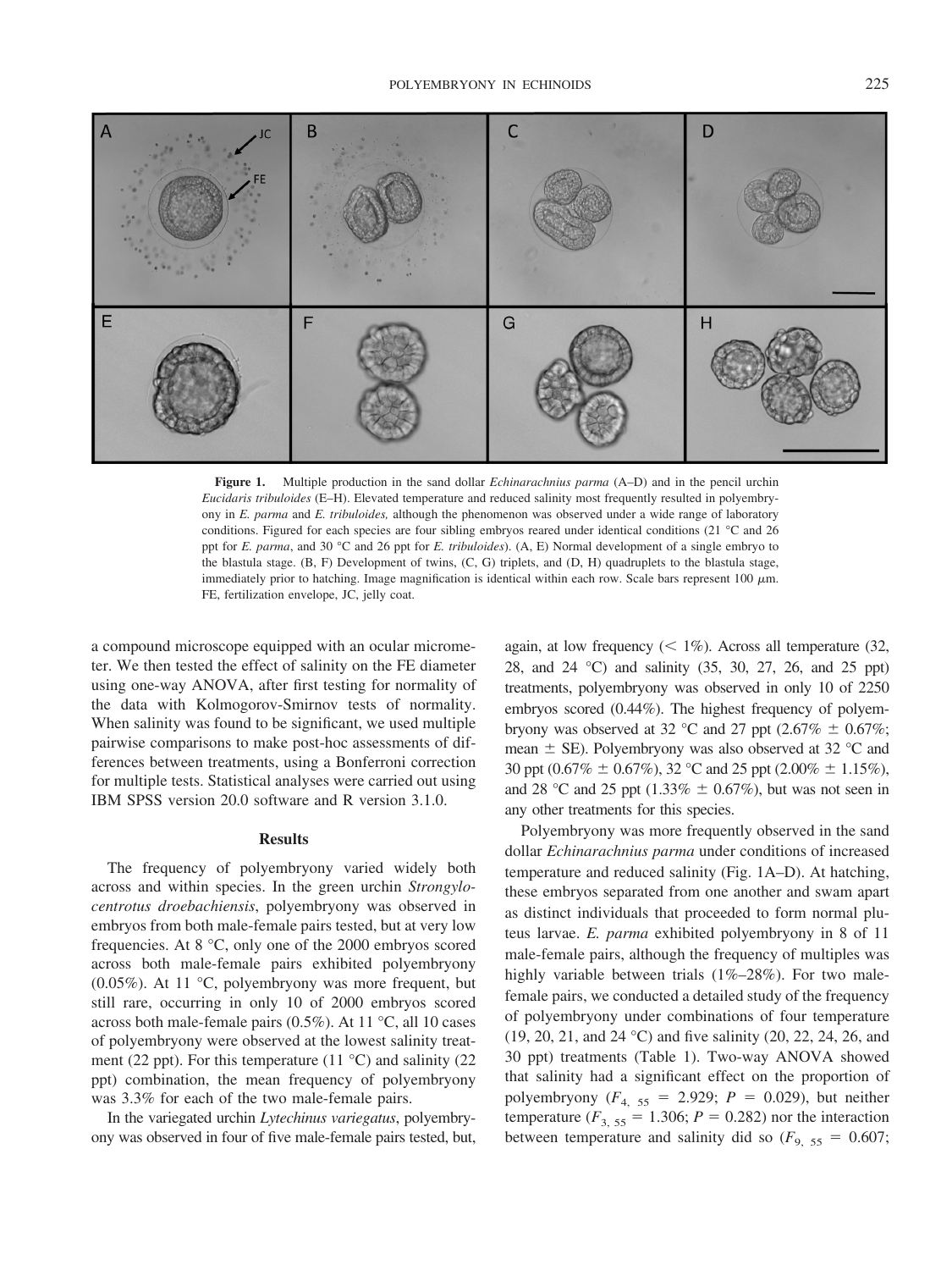

**Figure 2.** Mean  $(\pm \text{ SE})$  size of *Echinarachnius parma* larvae derived from single embryos (solid circles) and from twinned embryos (open circles). Larval cultures were generated from one of three unique male-female pairs, then measured 8 –9 d post-fertilization. Both body length (A) and arm length (B) were significantly shorter in twin larvae than in single larvae  $(P < 0.001)$ . However, male-female pair significantly affected larval body length ( $P = 0.001$ ), but not arm length ( $P = 0.065$ ; see text for details of statistical treatment). Letters above solid circles indicate significant differences among male-female pairs based on Bonferroni-corrected post-hoc tests.

 $P = 0.785$ ). However, even after an arcsine-squareroot transformation, the residuals of the ANOVA were not normally distributed. Because ANOVA is known to be robust to the violation of the normality criterion (*e.g.,* Quinn and Keough, 2002; Gotelli and Ellison, 2012), we report the results above; however, we also analyzed the data using a binomial regression. After fitting the regression, a chisquared goodness of fit test revealed that salinity, but no other terms, had a significant effect on the fit of the model: temperature ( $\chi^2$  = 0.0; *P* > 0.99), salinity ( $\chi^2$  = 13.76; *P* = 0.008), cross  $(\chi^2 = 0.0; P > 0.99)$ , and the interaction of temperature and salinity ( $\chi^2$  = 7.39; *P* = 0.687). Thus, both analyses yielded the same qualitative result.

For three *E. parma* male-female pairs, we followed the larvae that resulted from twinning events to document the consequences for larval growth and development. For larvae from all three pairs, twinned larvae developed normally, but were smaller than their siblings that were not polyembryonic. At 9 d post-fertilization, twins had shorter post-oral arms (ANOVA,  $F_{1, 32} = 28.682$ ;  $P < 0.001$ ) and reduced body length (ANOVA,  $F_{1, 32} = 47.011$ ;  $P < 0.001$ ) compared with normal larvae (Fig. 2). In all other ways, twins appeared to be normal.

Polyembryony was seen at the highest frequency (more than 40%) in the pencil urchin *Eucidaris tribuloides*. We observed polyembryony in all three male-female pairs tested, but, as in *E. parma*, there was significant variation in the frequency of polyembryony among pairs (Fig. 3). A mixed-model ANOVA found that there were significant effects of temperature ( $F_{3, 94} = 5.996$ ;  $P < 0.001$ ), salinity  $(F_{2, 94} = 22.121; P \le 0.001)$ , and the interaction between temperature and salinity ( $F_{6, 94} = 9.702$ ;  $P < 0.001$ ) on the frequency of polyembryony, even when accounting for the random effect of male-female pair. Post-hoc analysis of the estimated marginal means (with Bonferroni correction) showed that all three tested salinities (26, 29, and 32 ppt) were significantly different from one another  $(P < 0.025$  for all comparisons). The same post-hoc analysis for temperature showed that the frequency of polyembryony at 30 °C was significantly greater than at 22 °C ( $P = 0.002$ ) and 26 °C ( $P = 0.030$ ), but not different from 28 °C ( $P > 0.5$ ); the frequency of polyembryony at 28 °C was significantly greater than at 22 °C ( $P = 0.027$ ), but no different from either 30 °C ( $P > 0.5$ ) or 26 °C ( $P = 0.234$ ); and the frequencies of polyembryony at 26 °C and at 22 °C were not different from one another  $(P > 0.5)$ .

Following our discovery of polyembryony in *E. parma* and *E. tribuloides*, we tested the hypothesis that salinity treatments were correlated with osmotically induced swelling of the fertilization envelope (FE) following fertilization in each of these species. We found evidence to support this hypothesis in *E. parma* (Fig. 4A), but not in *E. tribuloides* (Fig. 4B). In *E. parma*, there was a highly significant effect of salinity on the FE diameter (one-way ANOVA,  $F_{2, 6}$  = 52.665;  $P < 0.001$ ), while no such effect was noted in *E*. *tribuloides* (one-way ANOVA,  $F_{2, 6} = 0.856$ ;  $P = 0.522$ ).

## **Discussion**

Environmentally induced polyembryony is an unusual developmental pattern in marine invertebrates. Our observations in *Echinarachnius parma* and *Eucidaris tribuloides*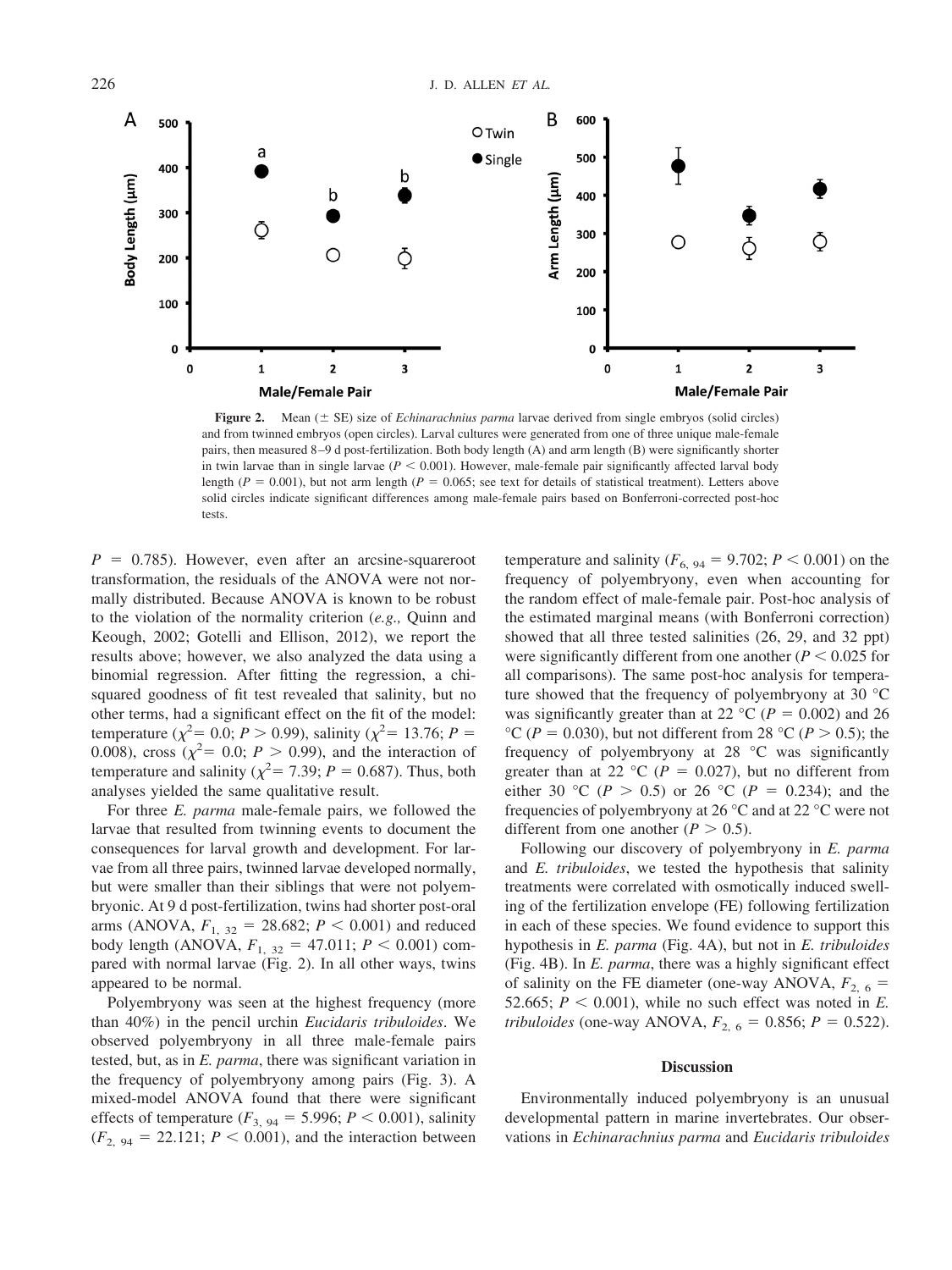

**Figure 3.** Mean  $(\pm \text{ SE})$  percentage of embryos exhibiting polyembryony under different combinations of temperature and salinity in three replicate male-female pairs of *Eucidaris tribuloides* (A–C). There were significant effects noted of the fixed main effects of salinity, temperature, and the interaction of salinity and temperature on the percentage of polyembryonic offspring, even when variance among females was taken into account as a random effect (see text for details).

are similar to the only existing account of this type of polyembryony in the literature: a brief description by Mortensen (1938) of another cidaroid urchin *Prionocidaris baculosa*. It is unclear whether polyembryony is, as Mortensen (1938) suggests, a normal part of development for *P. baculosa*. Two recent reports of development in *P. baculosa* make no mention of polyembryony in this species (Yamazaki *et al*., 2012, 2014), although the collection location of the more recent studies was Japan; Mortensen's (1938) specimens came from Egypt.

It remains unclear whether the production of multiples is an adaptive response to normal environmental fluctuations or a nonadaptive developmental phenotype induced by physiological stressors. The lack of an acclimatization period for embryos or adults in our experiments may have heightened the physiological stressors significantly, and thus affected the degree to which polyembryony occurred. It is similarly unclear to what degree polyembryony occurs in nature. In support of the inference that it does occur in nature, *E. parma* adults experience wide fluctuations in temperature and salinity in their natural habitat on a daily basis. At one of our sites of sand dollar collection, salinity varies by 10 to 15 ppt within a spawning season, and can vary by more than 3.5 ppt in a single day (Allen and Pechenik, 2010). Similarly, sea-surface temperature fluctuations of 10 °C are common over the course of the spawning season; sea-surface temperature can vary by more than 4 °C within a single day (Allen and Pechenik, 2010). While most echinoderms are considered to be stenohaline, coastal echinoids worldwide often encounter, and tolerate, very low salinities (Russell, 2013). For two of the species that we studied, Russell (2013) identified the lowest salinities tolerated by adults as considerably lower than the salinities that induce polyembryony (18 ppt and 14 ppt for *Lytechinus variegatus* and *Strongylocentrotus droebachiensis*, respectively). Russell also reported that the lowest salinities tolerated by larvae were at or below those salinities (26 ppt and 20 ppt, respectively). The lowest tolerable salinities are unknown for *E. parma* and *E. tribuloides*, but, at least for *E. parma*, are well below the threshold for polyembryony (Allen and Pechenik, 2010).

In the laboratory, physiological stress can induce polyembryony in echinoids. For example, Mazia (1958) showed that exposure of fertilized eggs of the sand dollar *Dendraster excentricus* to mercaptoethanol during early development yielded up to 90% twin or quadruplet embryos, depending on the timing of exposure. Similarly, Vacquier and Mazia (1968a) reported that the application of dithiothreitol to fertilized eggs of *D. excentricus* also resulted in a high proportion of polyembryony. However, the application of dithiothreitol failed to induce polyembryony in two species of sea urchins *Lytechinus pictus* and *Strongylocentrotus droebachiensis* (Vacquier and Mazia, 1968b). These results are in agreement with our own findings of consistent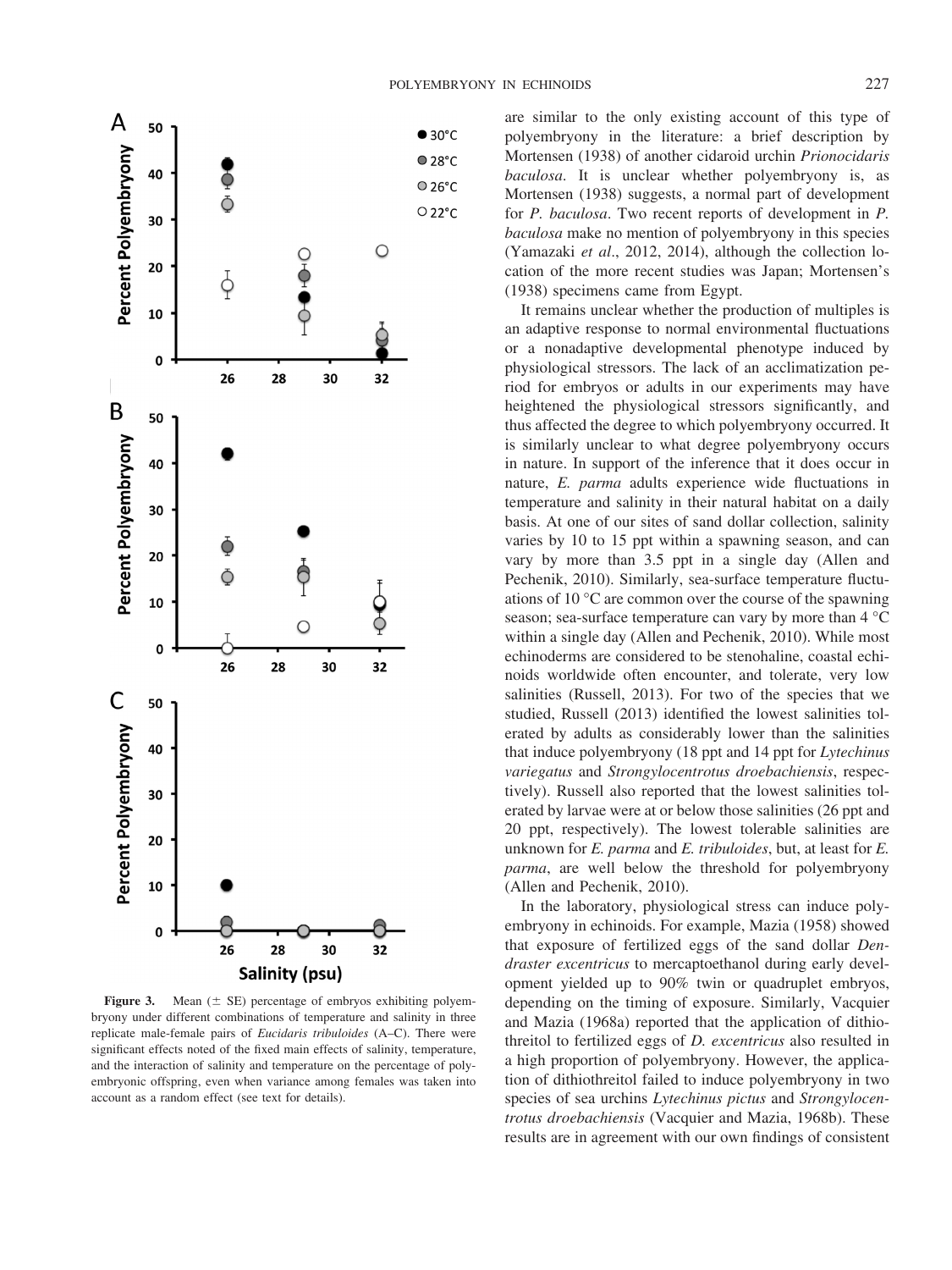

**Figure 4.** Effect of salinity on the fertilization envelope diameter (FED) of *Echinarachnius parma* (A) and *Eucidaris tribuloides* (B). Each point represents the mean  $\pm$  SE of 20 fertilized eggs from a single male-female pair. In *E. parma*, there was a significant effect of salinity on FED (ANOVA,  $F_{2, 6} = 52.665$ ;  $P < 0.001$ ), while no such effect was seen in *E. tribuloides* (ANOVA,  $F_{4, 10} = 0.856$ ;  $P > 0.9$ ). Letters adjacent to data points represent significant differences between treatment levels, as determined by Bonferroni-corrected post-hoc tests.

polyembryony in a sand dollar species (*E. parma*), but only rarely in regular echinoids from the same genera studied by Vacquier and Mazia (1968b). Preliminary observations in *D. excentricus* confirm that polyembryony is induced under similar conditions of elevated temperature  $(20 \degree C)$  and reduced salinity (26 ppt), in similar fashion to our results for *E. parma* (Abdel-Raheem and Allen, unpubl. data).

Vacquier and Mazia (1968a, b) hypothesized that the hyaline layer plays a greater role in holding blastomeres together in regular sea urchins than in sand dollars. In support of this hypothesis, disruption of microvillar connections between blastomeres is sufficient to lead to polyembryony in sand dollars (Vacquier and Mazia, 1968a), while the same disruption of microvillar connections in regular sea urchins held together tightly by a hyaline layer results in relatively normal development (Vacquier and Mazia, 1968b). We suggest that, in our experiments, there are two potential mechanisms for breaking cell-cell connections. First, the reduction of  $Ca^{2+}$  from seawater at low salinity may, on its own, be sufficient to disrupt cell-cell connections, as has been shown in classic blastomere separation experiments (Horstadius, 1973). Second, the osmotic stress of fertilization in hypotonic seawater may cause the hyaline layer to swell, as has also been shown previously (Dan, 1960). This swelling of the hyaline layer, combined with the fact that cell-hyaline connections are stronger than cell-cell connections early in development (Dan and Ono, 1952), may cause blastomeres to be pulled apart from one another at low salinities. Later cleavage stages exhibit increased cell-cell affinity, suggesting that the window for swollen

hyaline layers to affect cell connections may be limited to the early stages (McClay and Fink, 1982).

Our results from the cidaroid urchin *E. tribuloides* further support the role of the hyaline layer in promoting or preventing polyembryony. We chose to work with this urchin because it is in the same family (Cidaridae) as the only other echinoid species in which this type of embryonic polyembryony has been reported (Mortensen, 1938). One benefit of this selection is that *E. tribuloides* lacks a detectable hyaline layer (Schroeder, 1981). The high frequency of twin embryos in *E. tribuloides* suggests that the disruption of cellcell connections is a sufficient mechanism for polyembryony in this species. While we originally speculated that swelling of the FE may promote polyembryony, it does not appear to be the case for *E. tribuloides* (though it may yet prove to occur in *E. parma*), as the FE diameter did not change with salinity. Interestingly, in one male-female pair, embryos developed naturally in the complete absence of a FE, but showed no greater propensity to twin than did those that remained tightly encased in the FE, as seen in Figure 5. Thus, we saw the frequent formation of both "D" twins (Fig. 5A), whose shape was constrained by the presence of a FE, and "O" twins (Fig. 5B), whose shape was unconstrained in the absence of a FE. This finding also lends credence to the hypothesis that the hyaline layer, not the FE, is the critical substrate on which polyembryony depends.

Regardless of the mechanism, if polyembryony occurs in nature, then the consequences are significant. Twin embryos developed into much smaller larvae, with shorter body and arm lengths. Reduced arm lengths reduce larval feeding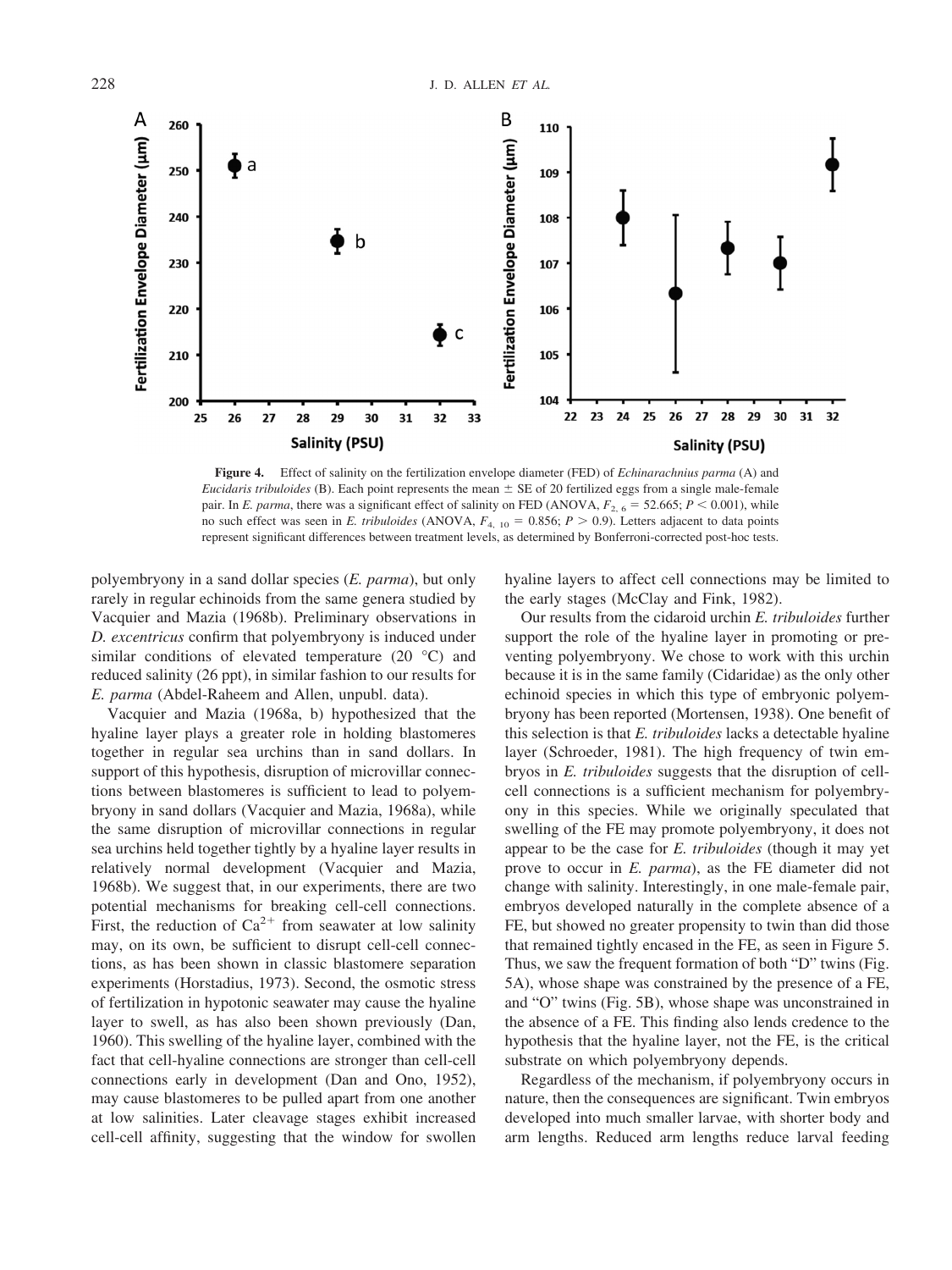

**Figure 5.** Twinning occurs in *Eucidaris tribuloides* in at least two ways. In A, there is a fertilization envelope (marked with arrow) that constrains the shape of the resulting blastulae to yield a "D"-shaped pair of embryos. In B, the apparent dissolution of the fertilization envelope at low salinity results in "O"-shaped twins that stay in contact with one another until swimming begins, at which point the embryos swim apart. Scale bar  $=$ 100  $\mu$ m.

performance by reducing the length of the ciliary band (Hart and Strathmann, 1994). While we were unable to track larvae derived from multiples through metamorphosis, experimental manipulations of egg size in *Echinarachnius parma* and *Strongylocentrotus droebachiensis* provide strong evidence that changes in larval size and developmental timing will persist through settlement (Alcorn and Allen, 2009). In addition, in *Dendraster excentricus*, we have recently found that both twins derived from a single egg are capable of reaching metamorphosis; a more detailed report of the ecological consequences of natural twinning in that species is forthcoming (Abdel-Raheem and Allen, unpubl. data). More generally, environmentally induced polyembryony will affect both the number of offspring produced and their quality, and may influence future recruitment of benthic marine invertebrates. In particular, the production of clones and multiples is likely to extend larval developmental periods and increase variance in offspring size. The extension of larval development may be adaptive by increasing larval dispersal, but the evidence for extended dispersal as a fitness benefit is weak (Pechenik, 1999; Strathmann *et al*., 2002).

Several lines of evidence suggest that the production of multiples has the potential to be adaptive. First, there appears to be genetic variation in the frequency of polyembryony, as shown by inter-pair variability in polyembryony in the two species in which it was most frequently observed (*Echinarachnius* parma and *Eucidaris tribuloides*). Second, data on environmental variation for intertidal and shallow subtidal animals suggest that there may be strong selection for development to proceed under a wide range of temperature and salinity conditions. Yet polyembryony *per* se may not be the target of selection; rather, it is the continued progression of normal development that is the target, whether as one embryo, two embryos, or possibly more. Thus, even if polyembryony provided no benefit to normal

development, it might still be favored over a failure to develop when the environment becomes stressful. Third, one *E. tribuloides* female produced embryos that were more than 20% polyembryonic, even under the presumably unstressful conditions of 22 °C and 32 ppt (Fig. 3A). Larvae of *E. tribuloides* have been successfully reared to metamorphosis at 28 °C (Emlet, 1988) and 25 °C (McPherson, 1968; but for the possibility of culture contamination, see Emlet, 1988). So it is possible that the cooler temperature of 22 °C is a stressful temperature for this warm-water species. However, previous embryological studies of development at 22 °C have not reported polyembryony (Wray and McClay, 1988). The observation of polyembryony in at least 5% to 10% of embryos under all rearing conditions suggests that polyembryony is a frequent developmental phenotype in *E. tribuloides*.

In general, flexible developmental patterns in animals increasingly have been recognized as potentially adaptive strategies rather than mere developmental noise (*e.g.,* Jacobs and Podolsky, 2010). Fluctuations in abiotic factors (temperature and salinity) on the scale of days and/or tidal cycles may be responsible for inducing the unusual developmental patterns reported here, as has been suggested for asexual reproduction in echinoderms more generally (Mladenov, 1996). These induced responses may signal the potential for adaptive responses to long-term environmental changes. Temperatures have been increasing and salinities have been decreasing for decades in the northern Atlantic Ocean (Curry *et al*., 2003), including the Gulf of Maine (Drinkwater *et al*., 2009), where two of the studied species are found. Similarly, there have been large, inter-annual fluctuations in salinity in Florida Bay resulting from variation in precipitation and runoff from mainland Florida, strongly affecting the salinity environment of *E. tribuloides* for at least the last 130 years (Wachnicka *et al*., 2013). The ability of marine organisms to respond to these types of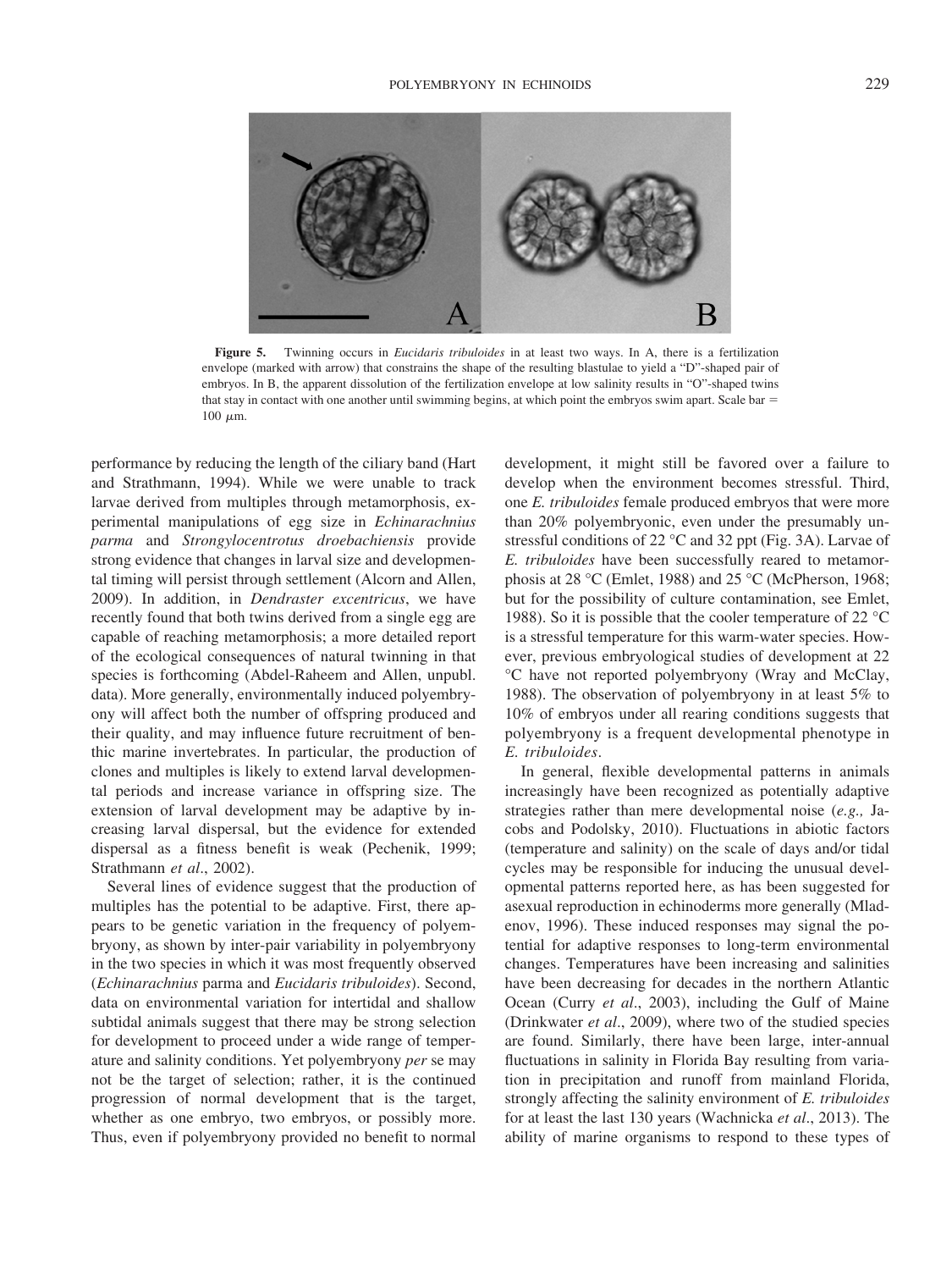daily, seasonal, or annual environmental fluctuations is critical for their survival, but has not been well explored.

## **Acknowledgments**

We would like to thank two anonymous reviewers and the editor for greatly improving this manuscript from its initial form. We would like to thank M. Pizer for reviewing early drafts of this manuscript. Support for this project was provided by a Charles Center Domestic Research Fellowship from the College of William and Mary to AFA; a Ferguson Award from the Department of Biology at the College of William and Mary to SLZ; and a faculty summer research fellowship from the College of William and Mary to JDA. We thank Amy Johnson, Rosemary Armstrong, and Bowdoin College for providing laboratory space at the Coastal Studies Center. Contribution #2 from the Bowdoin Marine Laboratory.

## **Literature Cited**

- **Alcorn N. J., and J. D. Allen. 2009.** How do changes in parental investment influence development in echinoid echinoderms? *Evol. Dev.* **11:** 719 –727.
- **Allen, J. D. 2008.** Size-specific predation on marine invertebrate larvae. *Biol. Bull.* **214:** 42– 49.
- **Allen, J. D. 2012.** Effects of egg size reductions on development time and juvenile size in three species of echinoid echinoderms: implications for life history theory. *J. Exp. Mar. Biol. Ecol.* **422– 423:** 72– 80.
- **Allen, J. D., and J. A. Pechenik. 2010.** Understanding the effects of low salinity on fertilization success and early development in the sand dollar *Echinarachnius parma*. *Biol. Bull.* **218:** 189 –199.
- **Allen, J. D., C. Zakas, and R. D. Podolsky. 2006.** Effects of egg size reduction and larval feeding on juvenile quality for a species with facultative feeding development. *J. Exp. Mar. Biol. Ecol.* **331:** 186 –197.
- **Balser, E. J. 1998.** Cloning by ophiuroid echinoderm larvae. *Biol. Bull.* **194:** 187–193.
- **Bennett, K. C., C. M. Young, and R. B. Emlet. 2012.** Larval development and metamorphosis of the deep-sea cidaroid urchin *Cidaris blakei*. *Biol. Bull.* **222:** 105–117.
- **Bosch, I., R. B. Rivkin, and S. P. Alexander. 1989.** Asexual reproduction by oceanic planktotrophic echinoderm larvae. *Nature* **337:** 169 –170.
- **Craig, S. F., L. B. Slobodkin, G. A. Wray, and C. H. Biermann. 1997.** The 'paradox' of polyembryony: a review of the cases and a hypothesis for its evolution. *Evol. Ecol.* **11:** 127–143.
- **Curry, R., B. Dickson, and I. Yashayaev. 2003.** A change in the freshwater balance of the Atlantic Ocean over the past four decades. *Nature* **426:** 826 – 829.
- **Dan, K. 1960.** Cyto-embryology of echinoderms and amphibia. *Int. Rev. Cytol.* **9:** 321–367.
- **Dan, K., and T. Ono. 1952.** Cyto-embryological studies of sea urchins. I. The means of fixation of the mutual positions among the blastomeres of sea urchin larvae. *Biol. Bull.* **102:** 58 –73.
- **Driesch, H. 1892.** Entwicklungmechanische Studien. I. Der Werth der beiden ersten Furchungszellen in der Echinodermentwicklung. Experimentelle Erzeugen von Theil- und Doppelbildung. *Z. Wiss. Zool.* **53:** 160 –178; 183–184.
- **Drinkwater, K. F., F. Mueter, K. D. Friedland, M. Taylor, G. L. Hunt, Jr., J. Hare, and W. Melle. 2009.** Recent climate forcing and physical oceanographic changes in Northern Hemisphere regions: a review and comparison of four marine ecosystems. *Prog. Oceanogr.* **81:** 10 –28.
- **Eaves, A. A., and A. R. Palmer. 2003.** Widespread cloning in echinoderm larvae. *Nature* **425:** 146.
- **Emlet, R. B. 1988.** Larval form and metamorphosis of a "primitive" sea urchin, *Eucidaris thouarsi* (Echinodermata: Echinoidea: Cidaroida), with implications for developmental and phylogenetic studies. *Biol. Bull.* **174:** 4 –19.
- **Gotelli, N. J., and A. M. Ellison. 2012.** *A Primer of Ecological Statistics,* 2nd ed. Sinauer Associates, Sunderland, MA.
- **Hart, M. W. 1995.** What are the costs of small egg size for a marine invertebrate with feeding planktonic larvae? *Am. Nat.* **146:** 415– 426.
- Hart, M. W., and R. R. Strathmann. 1994. Functional consequences of phenotypic plasticity in echinoid larvae. *Biol. Bull.* **186:** 291–299.
- **Harvey, E. B. 1940.** A new method of producing twins, triplets and quadruplets in *Arbacia punctulata*, and their development. *Biol. Bull.* **78:** 202–216.
- **Heyward, A. J., and A. P. Negri. 2012.** Turbulence, cleavage, and the naked embryo: a case for coral clones. *Science* **335:** 1064.
- **Horstadius, S. 1973.** *Experimental Embryology of Echinoderms*. Clarendon Press, Oxford.
- **Jacobs, M. W., and R. D. Podolsky. 2010.** Variety is the spice of life histories: comparison of intraspecific variability in marine invertebrates. *Integr. Comp. Biol.* **50:** 630 – 642.
- **Jaeckle, W. B. 1994.** Multiple modes of asexual reproduction by tropical and subtropical sea star larvae: an unusual adaptation for genet dispersal and survival. *Biol. Bull.* **186:** 62–71.
- **Knott, K. E., E. J. Balser, W. B. Jaeckle, and G. A. Wray. 2003.** Identifcation of asteroid genera with species capable of larval cloning. *Biol. Bull.* **204:** 246 –255.
- Loughry, W. J., P. A. Prodöhl, C. M. McDonough, and J. C. Avise. **1998.** Polyembryony in armadillos: an unusual feature of the female nine-banded armadillo's reproductive tract may explain why her litters consist of four genetically identical offspring. *Am. Sci.* **86:** 274 –279.
- **Mazia, D. 1958.** The production of twin embryos in *Dendraster* by means of mercaptoethanol (monothioethylene glycol). *Biol. Bull.* **114:** 247–254.
- **McAlister, J. S. 2007.** Egg size and the evolution of phenotypic plasticity in larvae of the echinoid genus *Strongylocentrotus*. *J. Exp. Mar. Biol. Ecol.* **352:** 306 –316.
- **McClay, D. R., and R. D. Fink. 1982.** Sea urchin hyalin: appearance and function in development. *Dev. Biol.* **92:** 285–293.
- **McDonald, K. A., and D. Vaughn. 2010.** Abrupt change in food environment induces cloning in plutei of *Dendraster excentricus*. *Biol. Bull.* **219:** 38 – 49.
- **McPherson, B. F. 1968.** Contributions to the biology of the sea urchin *Eucidaris tribuloides* (Lamarck). *Bull. Mar. Sci.* **18:** 400 – 443.
- **Mladenov, P. V. 1996.** Environmental factors infuencing asexual reproductive processes in echinoderms. *Oceanol. Acta.* **19:** 227–235.
- **Moran, A. L., and J. D. Allen. 2007.** How does metabolic rate scale with egg size? An experimental test with sea urchin embryos. *Biol. Bull.* **212:** 143–150.
- **Mortensen, T. H. 1938.** *Contributions to the Study of the Development and Larval Forms of Echinoderms IV.* Levin & Munksgaard, Copenhagen.
- **Okazaki, K., and K. Dan. 1954.** The metamorphosis of partial larvae of *Peronella japonica* Mortensen, a sand dollar. *Biol. Bull.* **106:** 83–99.
- Pechenik, J. A. 1999. On the advantages and disadvantages of larval stages in benthic marine invertebrate life cycles. *Mar. Ecol. Prog. Ser.* **177:** 269 –297.
- Pernet, B., and L. McArthur. 2006. Feeding by larvae of two different developmental modes in *Streblospio benedicti* (Polychaeta: Spionidae). *Mar. Biol.* **149:** 803– 811.
- **Quinn, G. P., and M. J. Keough. 2002.** *Experimental Design and Data Analysis for Biologists.* Cambridge University Press, Cambridge.